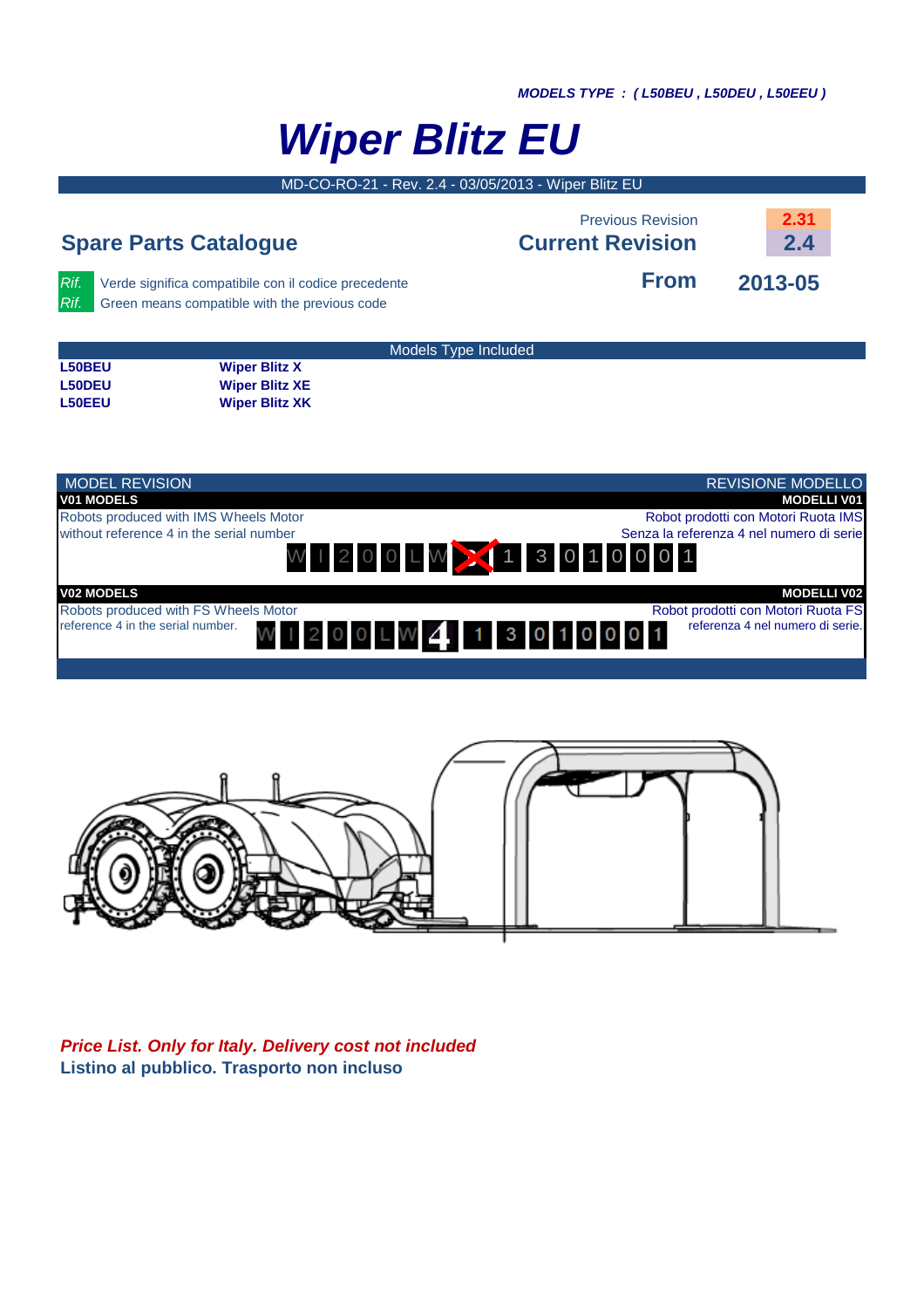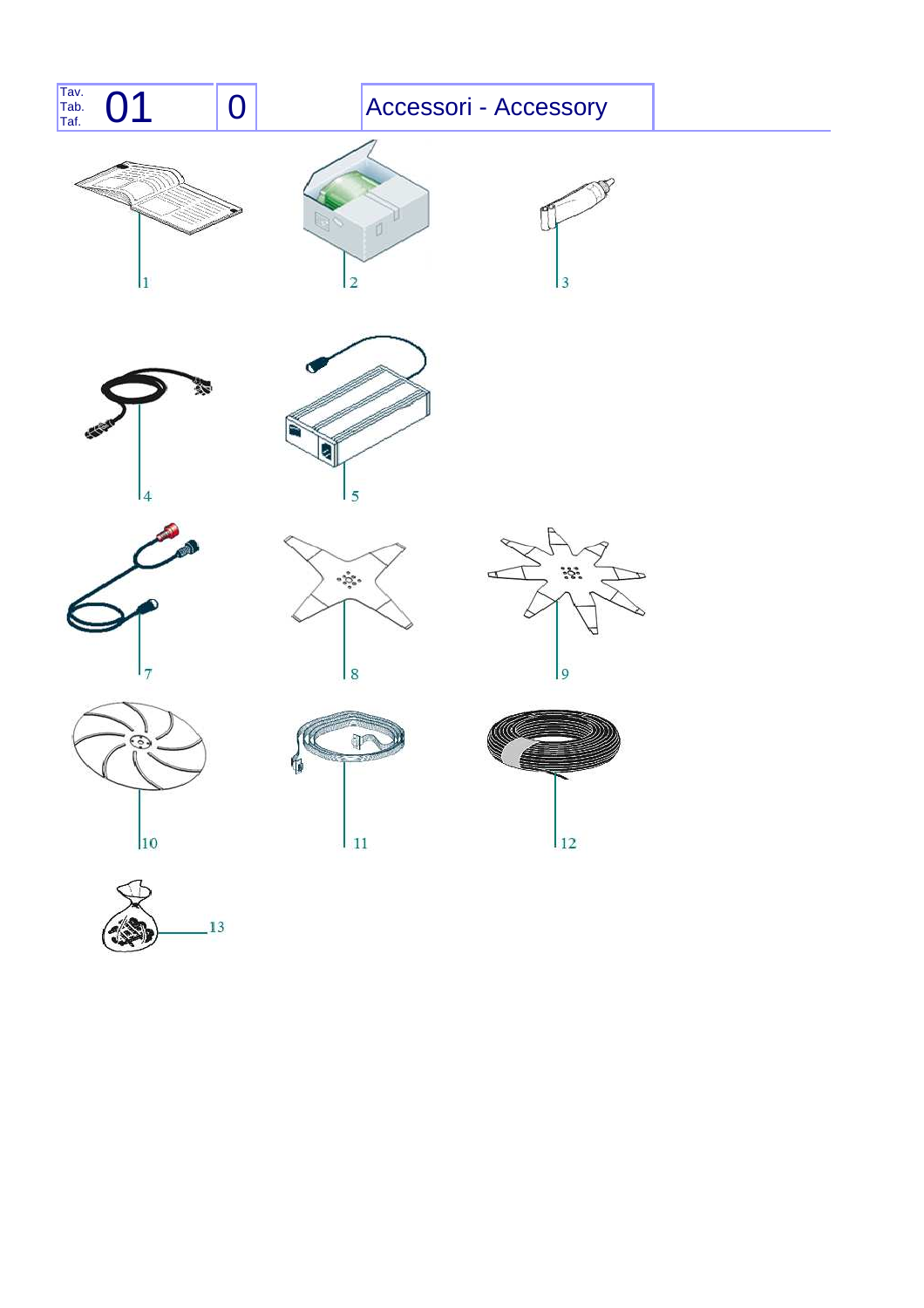| Tav.<br>Tab.   |                            |               |               |                                                                                 |                       |                  |                   |
|----------------|----------------------------|---------------|---------------|---------------------------------------------------------------------------------|-----------------------|------------------|-------------------|
| Taf.           |                            |               |               | Prezzo senza IVA. Price without VAT                                             |                       |                  |                   |
|                |                            |               |               |                                                                                 |                       |                  |                   |
| Rif.           | Code                       | Qnt.<br>Part. | Sigla         | (IT) Descrizione * (GB) Description                                             | Min.<br>Qnt.<br>Price | <b>Net Price</b> | L<br>$\tau$<br>Α  |
| 1              | 50 ML WI-V10               |               | <b>Blitz</b>  | (EU) - Manuale d'uso - User's Manual                                            | $\mathbf{1}$          | 11,84            | $\mathbf{0}$      |
|                |                            |               |               |                                                                                 |                       |                  |                   |
| 2              | 50 D0035 00                |               |               | (EU) - Imballo Robot - Robot Packaging                                          |                       | 10,60            | $\mathbf 0$       |
|                | 50 D0034 00                |               |               | (EU) - Imballo Esterno - External Packaging                                     |                       | 16,00            | $\mathbf 0$       |
| $\overline{2}$ |                            | 1             |               |                                                                                 |                       |                  |                   |
| 3              | <b>CS C0109</b>            | 1             | 200 Gr        | Grasso - Grease                                                                 |                       | 19,80            | $\mathbf 0$       |
| 4              | 50 C0008 00                |               | <b>Schuko</b> | <b>Cavo Alimentazione</b><br>- Supply Cable                                     |                       | 7,80             | $\mathbf{0}$      |
| 4              | 50 C0004 00                | 1             | <b>USA</b>    | <b>Cavo Alimentazione</b><br>- Supply Cable                                     |                       | 7,80             | $\mathbf 0$       |
| 4              | 50 C0011 00                | 1             | <b>GB</b>     | - Supply Cable<br><b>Cavo Alimentazione</b>                                     |                       | 7,80             | $\mathbf{0}$      |
| 4              | 50 C0012 00                | 1             | <b>CH</b>     | Cavo Alimentazione<br>- Supply Cable                                            |                       | 8,40             | $\mathbf 0$       |
| 5              | 50 E0009 00                | 1             | 29.3V Li-ion  | (2.3Ah) Caricabatteria - Battery Charger                                        | $\mathbf{1}$          | 98,00            | 13                |
|                |                            |               |               |                                                                                 |                       |                  |                   |
| 7<br>8         | 50 E0011 00<br>50 D0018 02 | 1             | 4KB Ø24 Cm    | Kit Ricarica - Kit for Charging<br>Lama piegata a 4 Punte - 4 knives bent blade |                       | 41,00<br>19,50   | $\mathbf{0}$<br>0 |
| 9              | 050Z06000A                 |               | 8KB Ø24 Cm    | Lama piegata a 8 Punte - 8 knives bent blade                                    |                       | 24,00            | $\mathbf 0$       |
| 10             | 50 D0056 00                |               |               | Disco Pulente - Cleaning Plate                                                  |                       | 16,80            | $\mathbf 0$       |
| 11             | <b>AMBCAPROG</b>           |               |               | Programming Cable - Cavo Programmazione                                         |                       | 16,80            | $\mathbf{0}$      |
| 12             | <b>CB12_L50E.0</b>         | 1             | 12Mt          | Cavo - Cable                                                                    |                       | 9,20             | $\mathbf 0$       |
| 12             | <b>CS E0002OS</b>          | 1             | <b>MT 100</b> | Cavo - Cable                                                                    |                       | 41,00            | $\mathbf 0$       |
| 12             | <b>CS E0002</b>            | 1             | <b>MT 150</b> | Cavo - Cable                                                                    |                       | 61,20            | $\mathbf 0$       |
| 12             | <b>CS E0002 2</b>          | 1             | MT 200        | Cavo - Cable                                                                    |                       | 82,40            | $\mathbf{0}$      |
| 13             | 050Z16700A                 |               | 50 Pz)        | Chiodi - Nails                                                                  |                       | 5,60             | 0                 |
| 13             | <b>AMBCHFEFI</b>           | 1             | 200 Pz)       | Chiodi - Nails                                                                  |                       | 17,40            | $\overline{0}$    |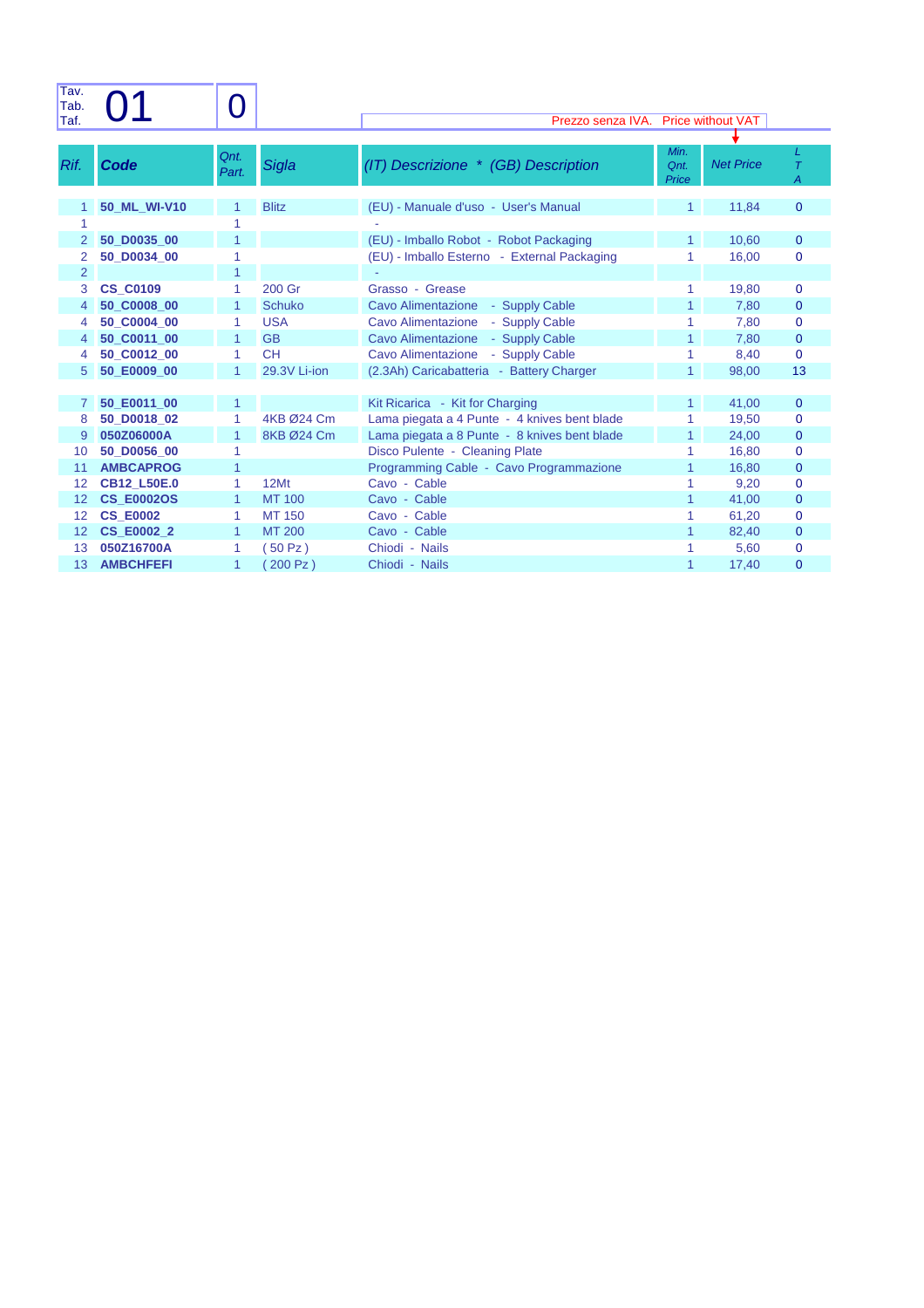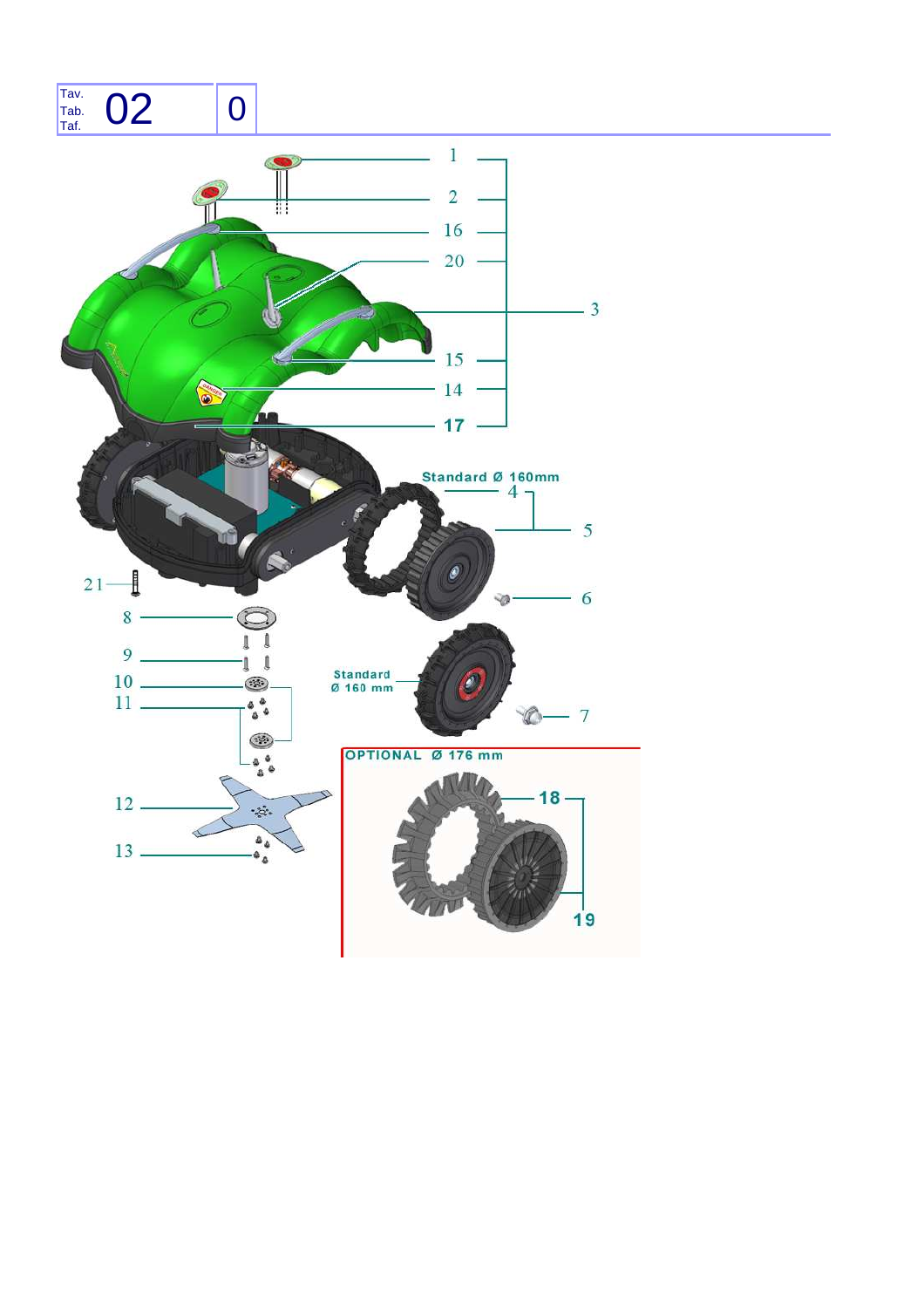| Tav.<br>Tab. |                            |                     |              |                                              |                       |                  |                     |
|--------------|----------------------------|---------------------|--------------|----------------------------------------------|-----------------------|------------------|---------------------|
| Taf.         |                            |                     |              | Prezzo senza IVA. Price without VAT          |                       |                  |                     |
| Rif.         | Code                       | Qnt.<br>Part.       | Sigla        | (IT) Descrizione * (GB) Description          | Min.<br>Qnt.<br>Price | <b>Net Price</b> | L<br>$\tau$<br>A    |
| 1            | 50 D0002 01                | 1                   | 18,15        | Tasto Start/Pause - Start/Pause Key          | 1.                    | 15,00            | 13                  |
| 2            | 50 D0001 01                | 1                   |              | Tasto On/Off - On/Off Key                    | 1                     | 15,00            | 13                  |
| 3            | 50 A0014 00W               | 1                   | X/XP         | Gruppo Calotta - Cap Set                     | 1                     | 89,00            | 3                   |
| 3            | 50 A0014 WEL               | 1                   | <b>XK</b>    | Gruppo Calotta - Cap Set                     |                       | 122,00           | 3                   |
| 4            | 50 D0037                   | 4                   |              | Ø 160 - Copertone - Tire                     |                       | 12,40            | $\mathbf 0$         |
| 5            | 50 A0009GR 00              | 4                   |              | Ruota - Wheel                                | 1                     | 28,00            | 3                   |
| 6            | C00161                     | $\overline{2}$      | M10X16       | Vite - Screw                                 | 10 <sup>1</sup>       | 27,40            | $\mathbf{0}$        |
| 7            | 50 D0017 00                | $\overline{2}$      |              | Pomelli Ricarica - Charging Bolt             | 1                     | 12,20            | $\mathbf 0$         |
| 8            | 50 D0016 00                | 1                   |              | Supporto Motore - Motor Support              |                       | 7,00             | $\mathbf{0}$        |
| 9            | C00041                     | 4                   | <b>M5X16</b> | Vite - Screw                                 | 100                   | 20,00            | $\overline{0}$      |
| 10           | 50 D0019 00                | 1                   |              | Distanziale - Spacer                         | $\mathbf{1}$          | 13,60            | $\mathbf{0}$        |
| 11           | C00212                     | 4                   | <b>M4X8</b>  | Vite - Screw                                 | 100                   | 19,05            | $\mathbf 0$         |
| 12           | 50 D0018 02                | 1                   | 4KB Ø24 Cm   | Lama piegata a 4 Punte - 4 knives bent blade | $\mathbf{1}$          | 19,50            | $\mathbf{0}$        |
| 13           | C00212                     | 4                   | <b>M4X8</b>  | Vite - Screw                                 | 100                   | 19,05            | $\mathbf{0}$        |
| 14           | 50 A0016 00                | 1                   | 23,0505      | Kit - Adesivo - Adhesive                     | 1                     | 19,05            | $\mathbf{0}$        |
| 15           | 50 D0045 00                |                     |              | Maniglia - Lifting handle                    |                       | 15,00            | $\mathbf{0}$        |
| 16           | 50 D0045 00                | 1                   |              | Maniglia - Lifting handle                    |                       | 15,00            | $\mathbf{0}$        |
| 17           | 50 D0026 00                | $\overline{2}$      |              | Paraurti - Bumper                            |                       | 11,80            | $\mathbf{0}$        |
| 18           | 050Z04800A                 | 4                   |              | Ø 176 - Copertone - Tire                     |                       | 14,00            | $\mathbf{0}$        |
| 19           | 050Z05000A                 | $\overline{2}$      |              | Denti ruota interni - Internal wheel teeth   |                       | 29,00            | $\mathbf{0}$        |
| 19<br>20     | 050Z05100A<br>050Z14700A.1 | $\overline{2}$<br>2 |              | Denti ruota esterni - External wheel teeth   | 1                     | 29,00            | $\mathbf{0}$        |
| 21           | C00580                     | 6                   |              | Ricarica - Charging<br>Vite - Screw          | 100                   | 12,00<br>27.40   | 3<br>$\overline{0}$ |

## **Paraurti - Bumper Pulire la superficie ed incollare con Loctite 406**

## **Clean the surface and glue with Loctite 406**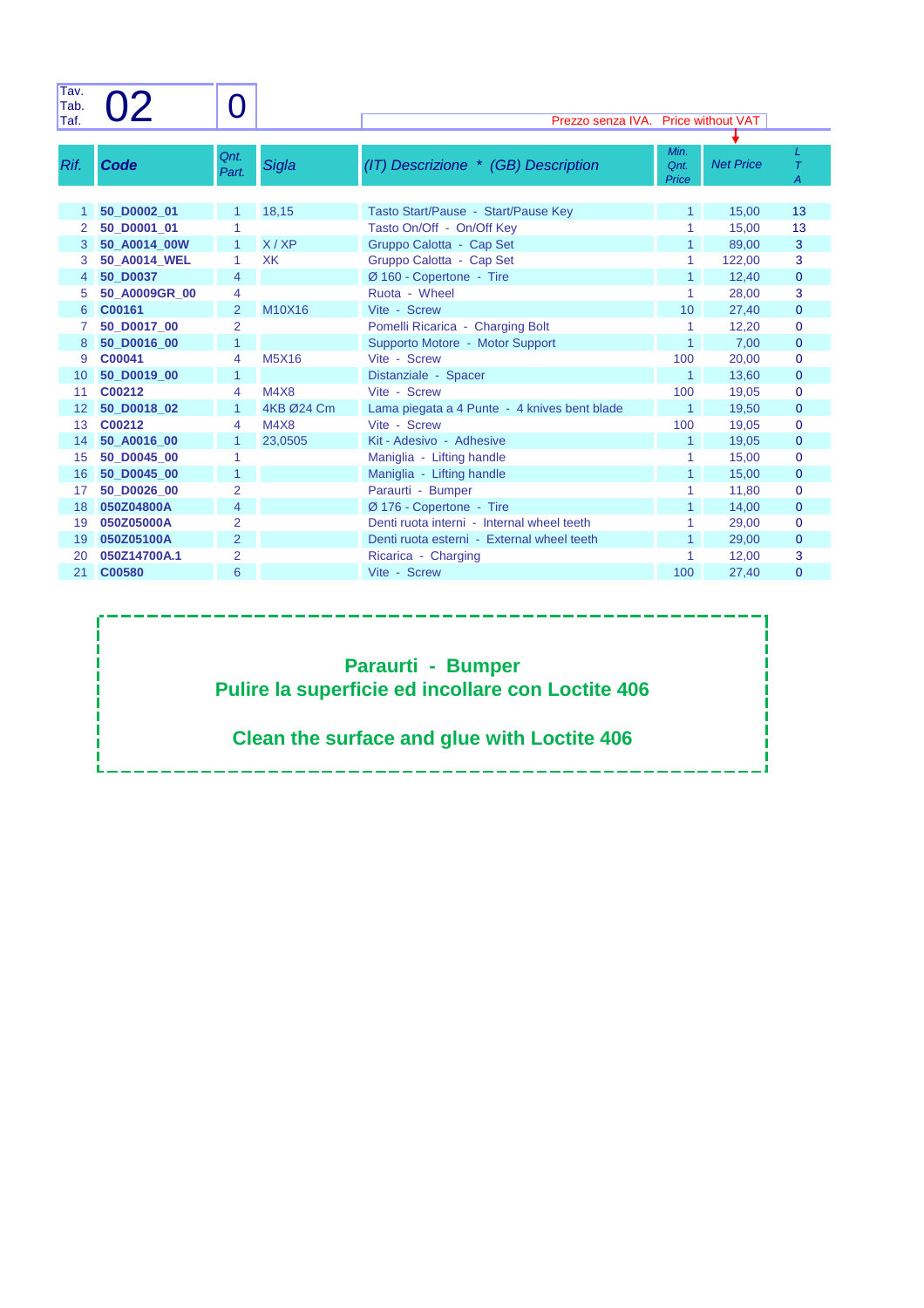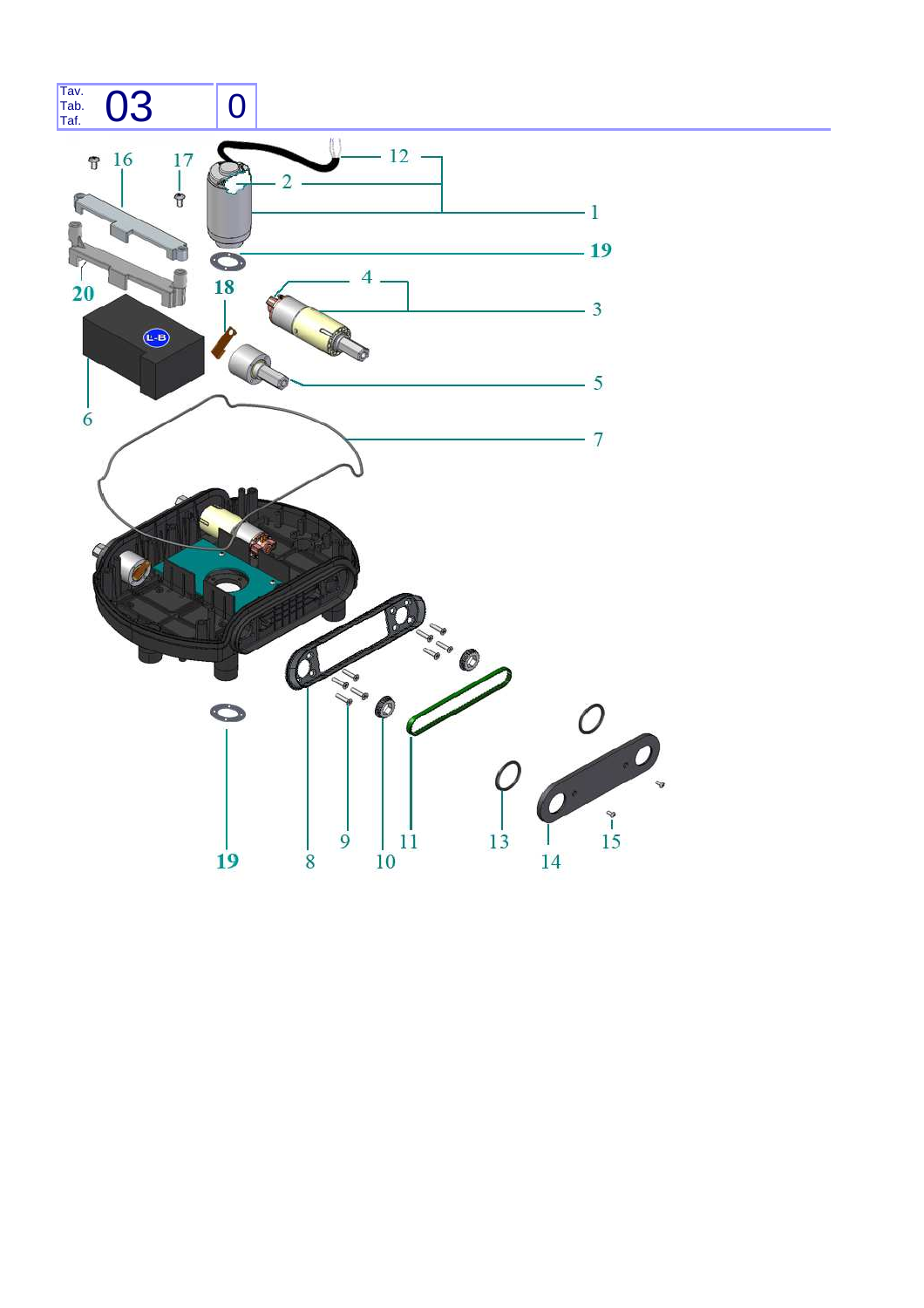| Tav.<br>Tab.   |                       |                                  |                             |                                                             |                          |                  |                              |  |
|----------------|-----------------------|----------------------------------|-----------------------------|-------------------------------------------------------------|--------------------------|------------------|------------------------------|--|
| Taf.           |                       |                                  |                             | Prezzo senza IVA.                                           | <b>Price without VAT</b> |                  |                              |  |
|                |                       |                                  |                             |                                                             |                          |                  |                              |  |
| Rif.           | Code                  | Qnt.<br>Part.                    | Sigla                       | (IT) Descrizione * (GB) Description                         | Min.<br>Qnt.<br>Price    | <b>Net Price</b> | L<br>$\tau$<br>Α             |  |
|                | <b>CS C0009/F</b>     |                                  | 24V-25-4000                 | Motore di Taglio - Cutting Motor                            | 1                        | 158,00           | 16                           |  |
| $\overline{2}$ | CS C0121 01           |                                  |                             | (FS) - Kit Spazzole e Portaspazzole - Brush & Brush housing | 1                        | 26,20            | 26                           |  |
|                | <b>V01 MODELS</b>     |                                  |                             |                                                             |                          |                  | <b>MODELLI V01</b>           |  |
| 3.             | 50 A0005 00           | 2                                | <b>IMS Brand</b>            | (IMS) - Motoriduttore - Motor Reducer                       | $\mathbf{1}$             | 146.00           | 19                           |  |
| $\overline{4}$ | 300 C0300             | 4                                | 10x5x5                      | (IMS) - Spazzola - Brush                                    | 1                        | 3,40             | 19                           |  |
|                | <b>V02 MODELS</b>     |                                  |                             |                                                             |                          |                  | <b>MODELLI V02</b>           |  |
| 3              | 50 A0008 00           | 2                                | <b>FISE Brand</b>           | (FS) - Motoriduttore - Motor Reducer                        | 1                        | 146,00           | 19                           |  |
| $\overline{4}$ | 075 D0014             | $\overline{4}$                   |                             | (FS) - Spazzola - Brush                                     |                          | 2,40             | 19                           |  |
| 5              | 50 A0002 00           | $\overline{2}$                   |                             | (EU) - Perno Ruota Libero - Free wheel pin                  | $\mathbf{1}$             | 48,00            | 12                           |  |
| 6              | 075Z01300A            | 1                                | Lithium (25.2V 2.3A)        | (Type B) - Batteria - Battery                               | 1                        | <b>Net Price</b> | $\overline{0}$               |  |
| 6              | <b>CS C0106/1</b>     |                                  | Lithium (25.2V 6.9A)        | (Type B) - Batteria - Battery                               | 1                        | <b>Net Price</b> | $\mathbf{0}$                 |  |
| 7              | 050Z22800A            | 1                                |                             | Guarnizione - Gasket                                        | 1                        | 6,20             | $\mathbf{0}$                 |  |
| 8              | 050Z06600A            | $\overline{2}$                   |                             | Piastra - Plate                                             | 1                        | 14,20            | 0                            |  |
| 9              | C00205                | 16                               | <b>M5X22</b>                | Vite - Screw                                                | 100                      | 19,50            | $\mathbf 0$                  |  |
| 10             | 50 D0004 01           | 4                                | (2009) Model                | (Obsolete) Puleggia - Pulley                                | 1                        | 8,40             | $\overline{7}$               |  |
| 10             | 050Z06300A.3          | 4                                | (2010) Model                | Puleggia - Pulley (Use only with C00536)                    | 1                        | 8,40             | $\overline{7}$               |  |
| 11             | 50 C0001 00           | $\overline{2}$                   | (2009) Model                | (Obsolete) Cinghia - Belt                                   | 1                        | 9,60             | $\overline{7}$               |  |
| 11             | C00536                | $\overline{2}$                   | (2010) Model                | Cinghia - Belt (Use only with 050Z06300A)                   | 1                        | 11,50            | $\overline{7}$               |  |
| 12             | 50 E0003 00           | 1                                |                             | (FS) - Encoder Lama - Blade encoder                         | 1                        | 25,80            | 19                           |  |
| 13             | 50_C0002_00           | 4                                |                             | Oring - Oring                                               | 10                       | 4,90             | $\mathbf{0}$                 |  |
| 14             | 50_D0027_00           | $\overline{2}$                   | M4X25                       | Carter - Carter                                             | 1                        | 12,50            | 0                            |  |
| 15             | C00208                | 4                                |                             | Vite - Screw                                                | 100                      | 16,60            | $\mathbf{0}$                 |  |
| 16<br>17       | 50 D0041 00<br>C00210 | 1<br>$\overline{2}$              | Only x Lithium 6.9<br>M4X12 | Fissaggio Batteria - Battery Clamp<br>Vite - Screw          | 1<br>100                 | 6,50             | $\mathbf{0}$<br>$\mathbf{0}$ |  |
|                | 050Z04400A            |                                  |                             |                                                             |                          | 16,60            |                              |  |
| 18<br>19       | 050Z06700A            | $\overline{2}$<br>$\overline{2}$ |                             | Molla - Spring<br>Guarnizione - Gasket                      | 1<br>10                  | 3,60<br>19,80    | $\mathbf{0}$<br>$\mathbf{0}$ |  |
| 20             | 050Z23100A            | 1                                | Only x Lithium 2.3          | Fissaggio Batteria - Battery Clamp                          | 1                        | 6,50             | $\mathbf 0$                  |  |
|                |                       |                                  |                             |                                                             |                          |                  |                              |  |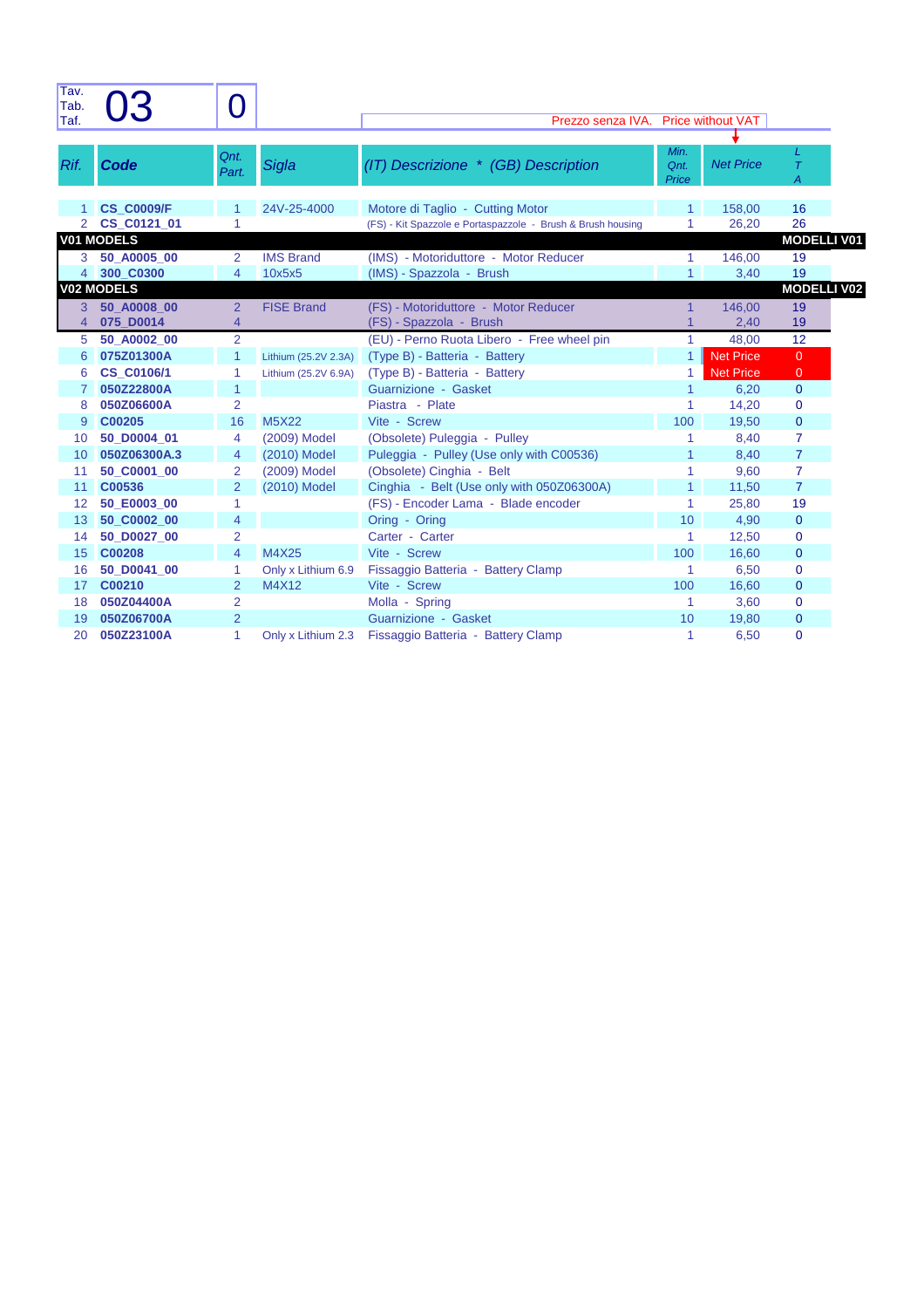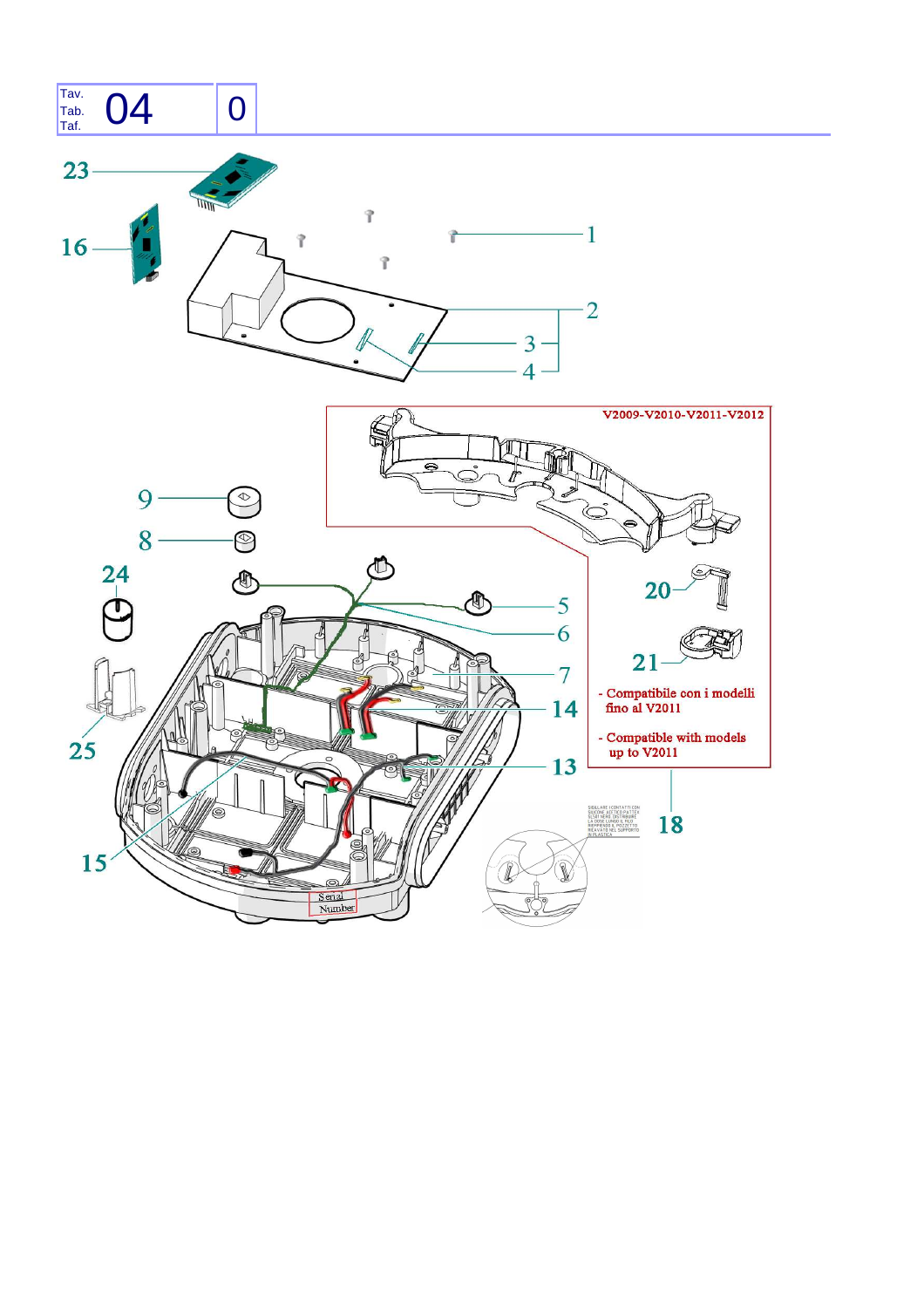| Tav.<br>Tab.<br>Taf. |                    | $\overline{O}$ |                                  | Prezzo senza IVA.                                      |                       | <b>Price without VAT</b> |                  |
|----------------------|--------------------|----------------|----------------------------------|--------------------------------------------------------|-----------------------|--------------------------|------------------|
|                      |                    |                |                                  |                                                        |                       |                          |                  |
| Rif.                 | <b>Code</b>        | Qnt.<br>Part.  | Sigla                            | (IT) Descrizione * (GB) Description                    | Min.<br>Qnt.<br>Price | <b>Net Price</b>         | L<br>$\tau$<br>A |
| 1                    | C00214             | $\overline{4}$ | M3X10                            | Vite - Screw                                           | 100                   | 24,00                    | $\mathbf{0}$     |
| 2                    | <b>50 SMEU 01</b>  | $\mathbf{1}$   | X/XP                             | Scheda Madre - Mother Board                            | 1                     | 280,00                   | 20               |
| 2                    | 50_SMEU_EL         | $\mathbf{1}$   | <b>XK</b>                        | Scheda Madre - Mother Board                            | $\mathbf{1}$          | 292,00                   | 20               |
| 3                    | A210541            | 1              | 32V 20A                          | Fusibile - Fuse                                        | 10                    | 10,60                    | $\mathbf 0$      |
| 4                    | A210540            | $\mathbf{1}$   | 32V 1A                           | Fusibile - Fuse                                        | 10                    | 10,00                    | $\mathbf{0}$     |
| 5                    | 50 E0007 00        | 6              |                                  | Sensore Erba - Grass Sensor                            | 1                     | 12,40                    | 15               |
| 6                    | 50_E0006_00        | $\overline{2}$ |                                  | Cavo - Wire                                            | $\overline{1}$        | 8,40                     | $\mathbf{0}$     |
| 7                    | 50 D0021 00        | 1              |                                  | Scocca - Body                                          | $\mathbf{1}$          | 63,00                    | $\mathbf{0}$     |
| 8                    | 50_D0048_00        | 6              | D16 Sp10                         | Guarnizione - Gasket                                   | 20                    | 7,20                     | $\pmb{0}$        |
| 9                    | 50 D0047 00        | 6              | D <sub>26</sub> Sp <sub>13</sub> | Guarnizione - Gasket                                   | 20                    | 7,20                     | $\mathbf{0}$     |
|                      |                    |                |                                  |                                                        |                       |                          |                  |
|                      |                    |                |                                  |                                                        |                       |                          |                  |
|                      |                    |                |                                  |                                                        |                       |                          |                  |
| 13                   | 50 E0004 00        | 1              |                                  | Cavo Batteria - Battery Wire                           | 1                     | 6,20                     | $\mathbf{0}$     |
| 14                   | 50 E0010 00        | $\overline{2}$ |                                  | Cavo Motore Ruota - Wheel Motor Wire                   | $\overline{1}$        | 5,80                     | $\mathbf{0}$     |
| 15                   | 50 E0005 00        | $\mathbf{1}$   |                                  | Cavo Ricarica - Recharging Wire                        | 1                     | 6,20                     | $\mathbf{0}$     |
| 16                   | <b>CS E0027-50</b> | $\mathbf{1}$   | x M.Board 5.x                    | Ricevitore Bluetooth - Bluetooth Receiver              | $\mathbf{1}$          | 115,60                   | $\overline{7}$   |
| 16                   | <b>CS_E0033</b>    | $\mathbf{1}$   | x M.Board 6.x 7.x                | Ricevitore Bluetooth - Bluetooth Receiver              | 1                     | 115,60                   | $\overline{7}$   |
| 18                   | 050Z05400A.4       | 2              |                                  | Gruppo Baratro - Drop-Off Group                        | 1                     | 108,00                   | $\mathbf{0}$     |
| 2x18                 | K-050Z05400A.4     | 1              | X-Upgrade                        | Kit baratro + Cavi - Curb drop-off + wire Kit          | 1                     | 224,00                   | $\Omega$         |
| 20                   | 050Z24100A         | $\overline{2}$ | V2012                            | Sensore Destro - Right Sensor                          | $\mathbf{1}$          | 8,80                     | 16               |
| 20                   | 050Z23900A         | 2              | V2012                            | Sensore Sinistro - Left Sensor                         | $\mathbf{1}$          | 8,80                     | 16               |
| 20                   | K-050Z21800A       | $\mathbf{1}$   | V2012                            | Kit solo 4 Sensori - Kit of only 4 Sensors             | $\overline{1}$        | 18,00                    | $\mathbf{0}$     |
| $20 - 21$            | KU-050Z21800A      | $\mathbf{1}$   | V20??->V2012                     | Upgrade a Versione 2012 - Kit Upgrade from Old to V201 | 1                     | 26,00                    | $\overline{0}$   |
| 21                   | 050Z14000A.2       | 2              | V2012-DX                         | Copertura - Cover                                      | $\overline{1}$        | 3,20                     | $\mathbf{0}$     |
| 21                   | 050Z13200A.2       | $\overline{2}$ | V2012-SX                         | Copertura - Cover                                      | 1                     | 3,20                     | $\mathbf{0}$     |
| 23                   | 50_E0055_00        | $\overline{1}$ |                                  | (RX-S1) Ricevitore - Receiver                          | $\mathbf{1}$          | 95,20                    | 15               |
| 24                   | <b>CS C0004 L</b>  | 1              |                                  | Bobina - Coil                                          | 1                     | 39,00                    | 13               |
| 25                   | 050Z13600A         | $\overline{1}$ |                                  | Contenitore Bobina - Coil Support                      | $\overline{1}$        | 5,80                     | $\mathbf{0}$     |
|                      |                    |                |                                  | $CS_E0027-50 =$ Only for Motherboard Version 5.x       |                       |                          |                  |

**CS\_E0033 = Only for Motherboard Version 6.x or higher**

**K-050Z05400A.x : Kit Sensore baratro installabile solo nelle schede madri Ver- 4.0 o successive K-050Z05400A .x : Please install the curb drop-off sensor kit only on the "Ver- 4.0" mother board or later**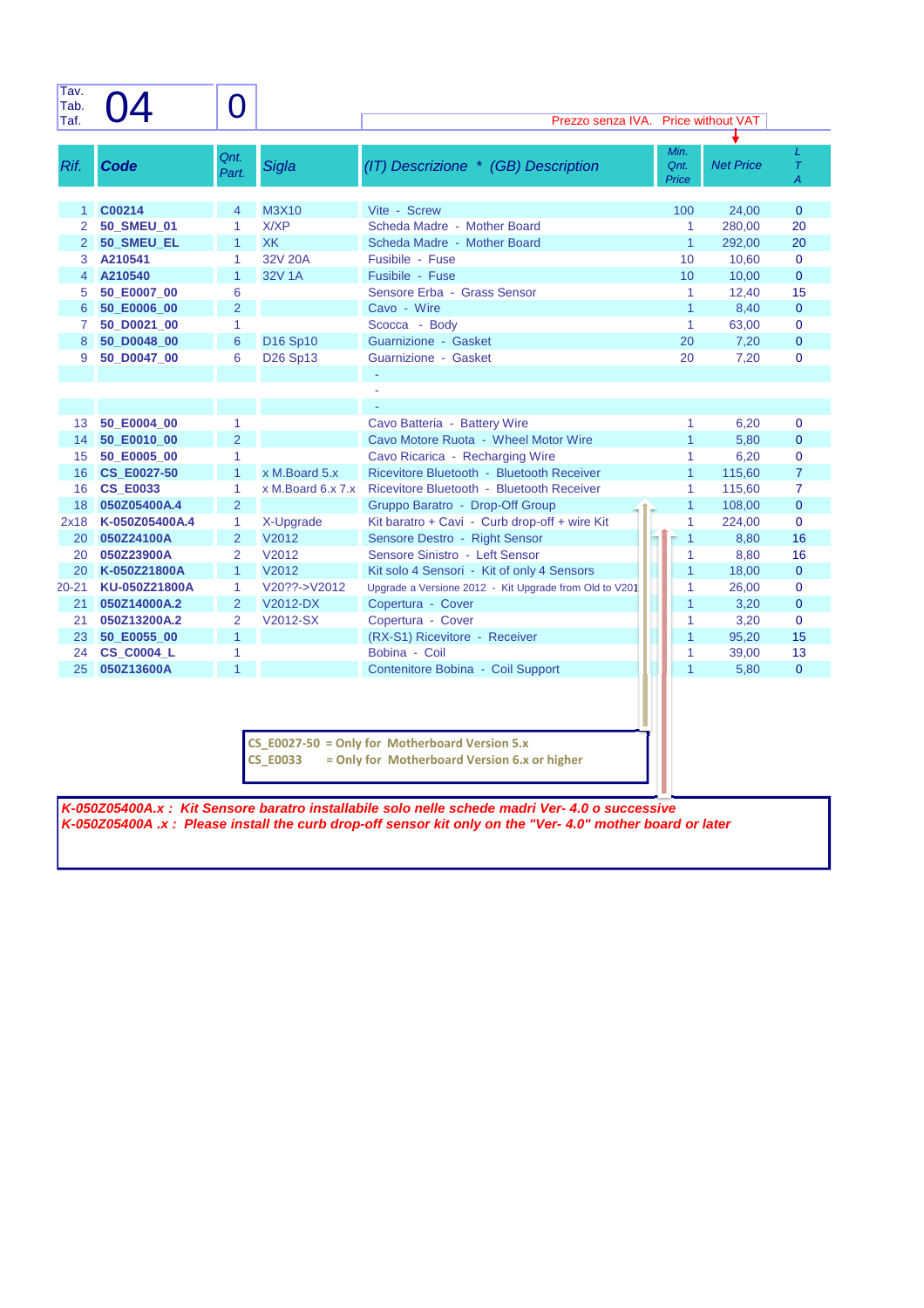

Tav. **Modelli dotati di trasmettitore collegato direttamente all'alimentatore** Tab. **(I)** Models equipped with transmitter connected directly to the charger

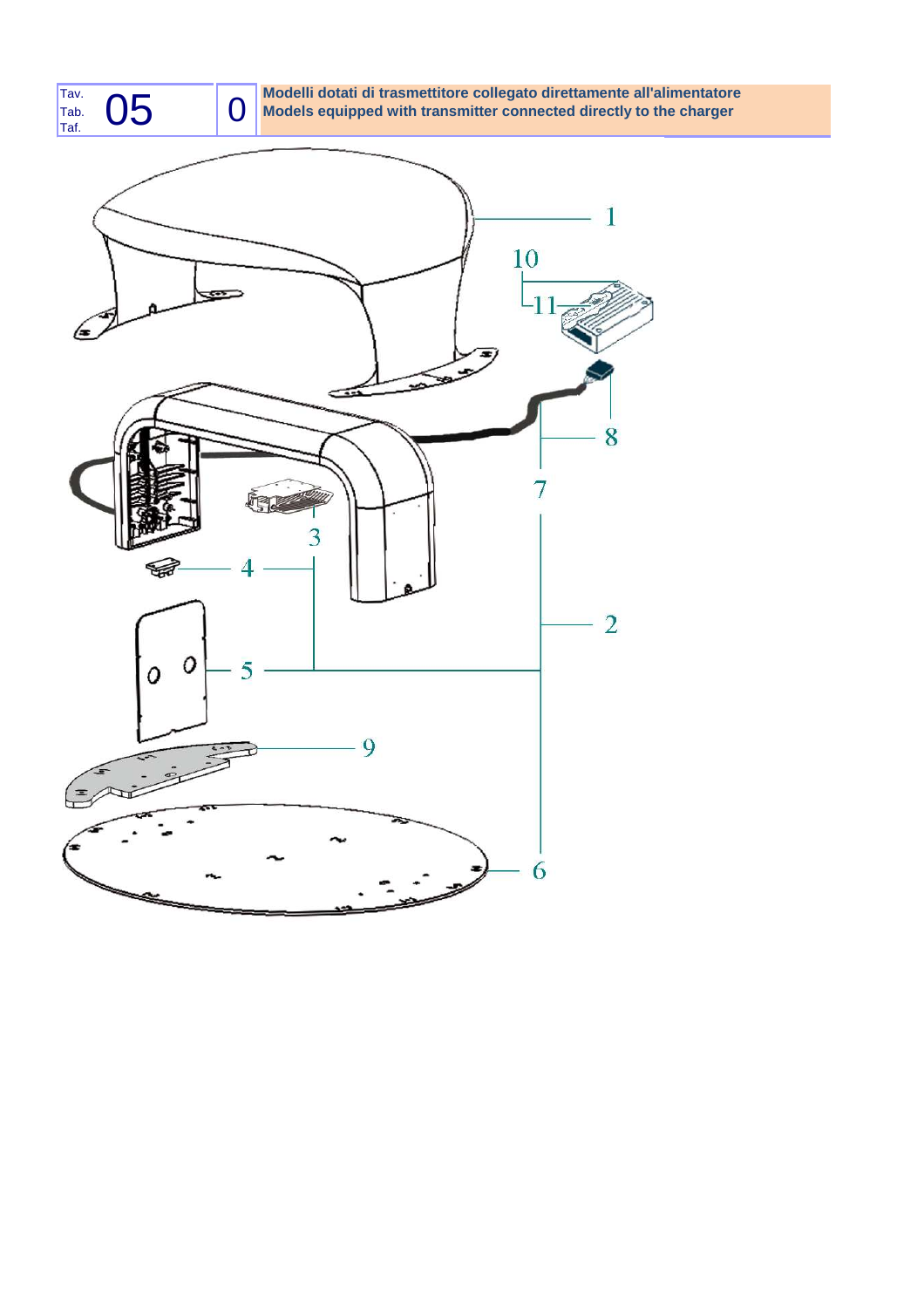| Tav.<br>Tab. |                  |                |                |                                                       |                       |                  |              |
|--------------|------------------|----------------|----------------|-------------------------------------------------------|-----------------------|------------------|--------------|
| Taf.         |                  |                |                | Prezzo senza IVA. Price without VAT                   |                       |                  |              |
|              |                  |                |                |                                                       |                       |                  |              |
| Rif.         | Code             | Qnt.<br>Part.  | Sigla          | (IT) Descrizione * (GB) Description                   | Min.<br>Qnt.<br>Price | <b>Net Price</b> | Α            |
|              | 030Z04800A       |                |                | Copertura Garage - Garage Cover                       |                       | 75,00            | $\mathbf{0}$ |
|              | 030Z01700A       |                |                | Base di ricarica - Docking Station                    |                       | 170,00           | 0            |
| 3            | 300Z11400A       | $\overline{2}$ |                | Piastra di Ricarica - Recharging Plate                |                       | 20,00            | 6            |
| 4            | A222522          |                |                | Connettore - Connector                                |                       | 5,60             | $\mathbf{0}$ |
| 5            | 030Z04300A       | $\overline{2}$ |                | Coperchio Laterale - Lateral cap                      |                       | 13,00            | $\mathbf{0}$ |
| 6            | 030Z04700A       |                |                | Sottobase ricarica - Recharging Underbase             |                       | 38,00            | $\mathbf{0}$ |
|              | <b>AMBCAALRI</b> |                |                | Cavo alimentazione ricarica - Recharging supply cable |                       | 36,80            | $\mathbf{0}$ |
| 8            | 223261           |                |                | Kit Connettore - Connector Kit                        | 10                    | 23,80            | $\mathbf{0}$ |
| 9            | 030Z07500A       | 2              | * Notes        | Distanziale - Spacer                                  |                       | 12.00            | $\mathbf{0}$ |
| 10           | 50 E0020 00      |                | r <sub>0</sub> | (Obsolete) Trasmettitore - Trasmitter                 |                       | Not Available    |              |
| 10           | 50 E0050 00      |                | r3             | (TX-S1) Trasmettitore - Trasmitter                    |                       | 98,00            | 13           |
| 11           | 50 E0050 SC      |                | r3             | (TX-S1) Scheda Trasmettitore - Trasmitter Board       |                       | 88,00            | 15           |

**\* Notes**

**030Z07500A Da usare con le ruote +8mm Ø 176 mm (050Z05100A and 050Z05000) 030Z07500A Please use with +8mm wheels Ø 176mm (050Z05100A and 050Z05000)**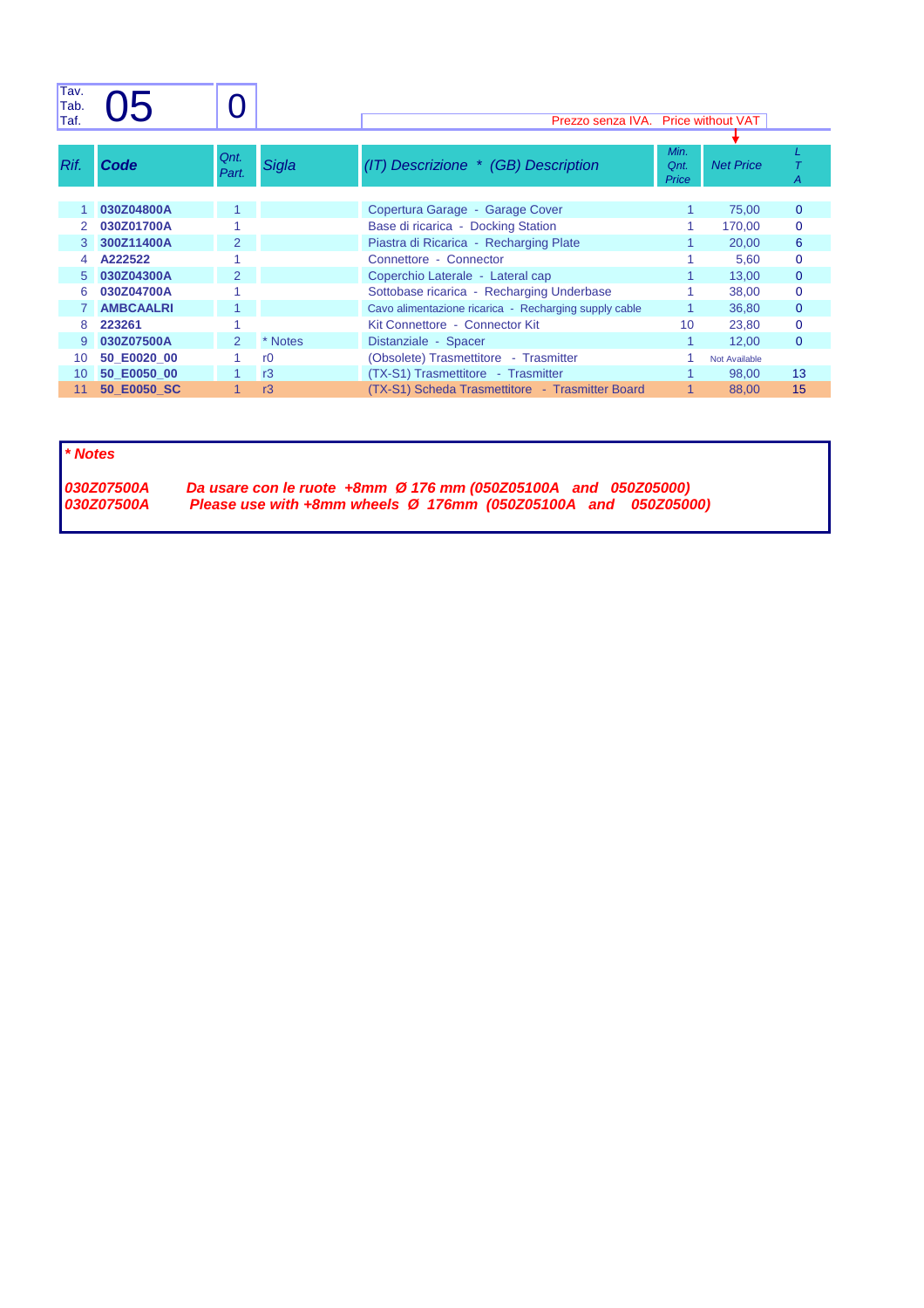

## Tav. **Modelli dotati di trasmettitore interno alla base di ricarica** Tab. **Models equipped with transmitter inside the recharging base**